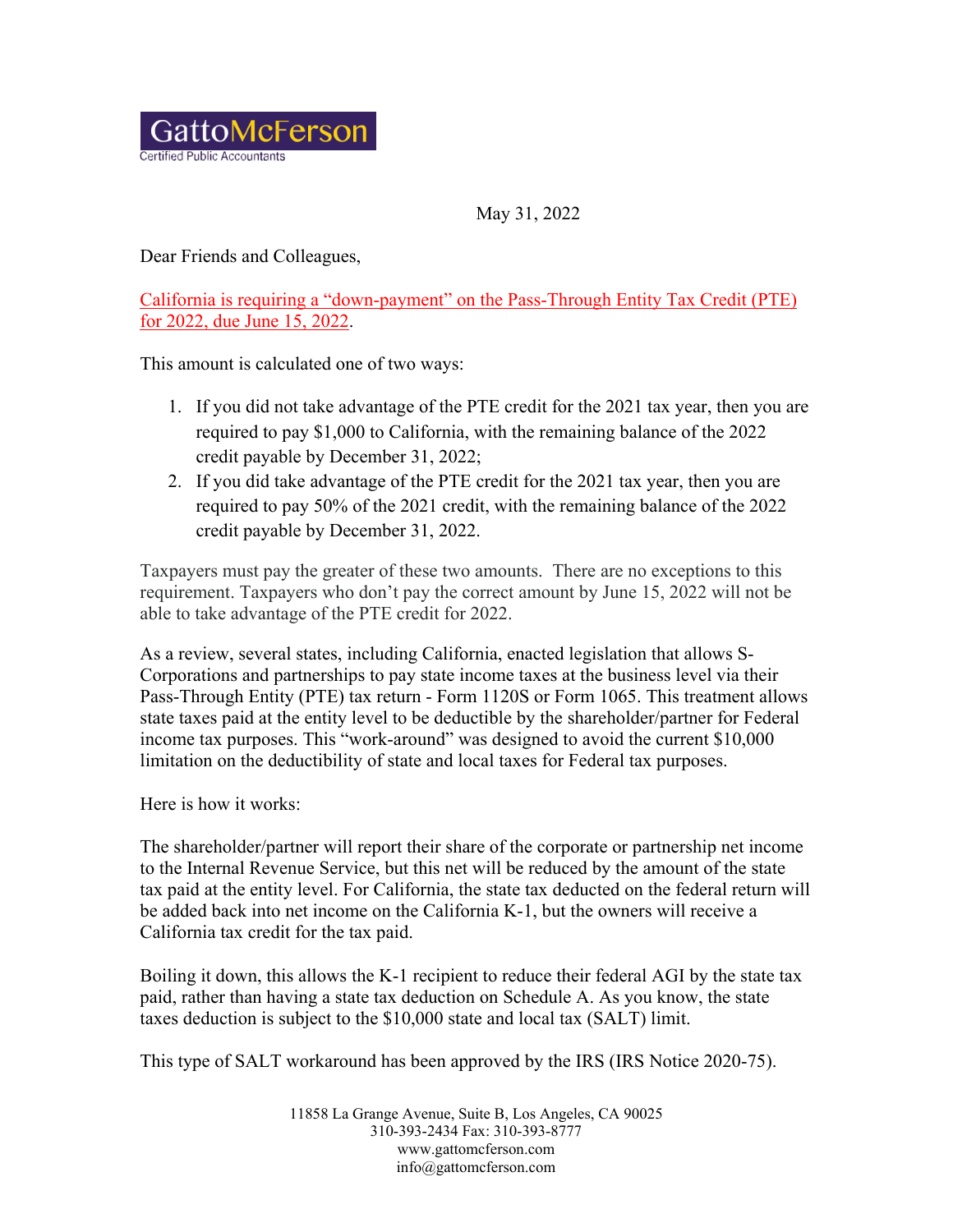Page 2

Here are several Frequently Asked Questions about the Pass-Through Entity Tax.

When do you pay the PTE "Down-Payment" on the 2022 Elective Tax?

As mentioned above, the payment is due June 15, 2022, no exceptions.

# How is the PTE "Down-Payment" for 2022 calculated?

The greater of:

- \$1,000; or,
- 50% of the 2021 PTE credit.

## What if you decide to not pursue the PTE credit after you've made the June 15 payment?

Any payment you make on June 15 will be refunded to you when you file your 2022 corporate tax return, due March 15, 2023. An analysis should be made prior to June 15 to make sure the PTE credit is worth pursuing for 2022.

# What if your income turns out to be much lower in 2022 than it was in 2021?

You're still required to pay 50% of your 2021 PTE credit, regardless of what 2022 looks like. Any excess payment will be refunded when you file your 2022 corporate tax return, due March 15, 2023. An analysis should be made prior to June 15, to make sure the PTE credit is worth pursuing for 2022.

## What if you're on extension and you're not sure exactly what your 2021 PTE credit will be?

Figure the 2021 PTE credit as best you can, then calculate 50% of this amount AND add a cushion. You don't want to be short of the 50% mark, since the Franchise Tax Board has clearly stated your participation in the 2022 PTE will be disallowed, no exceptions.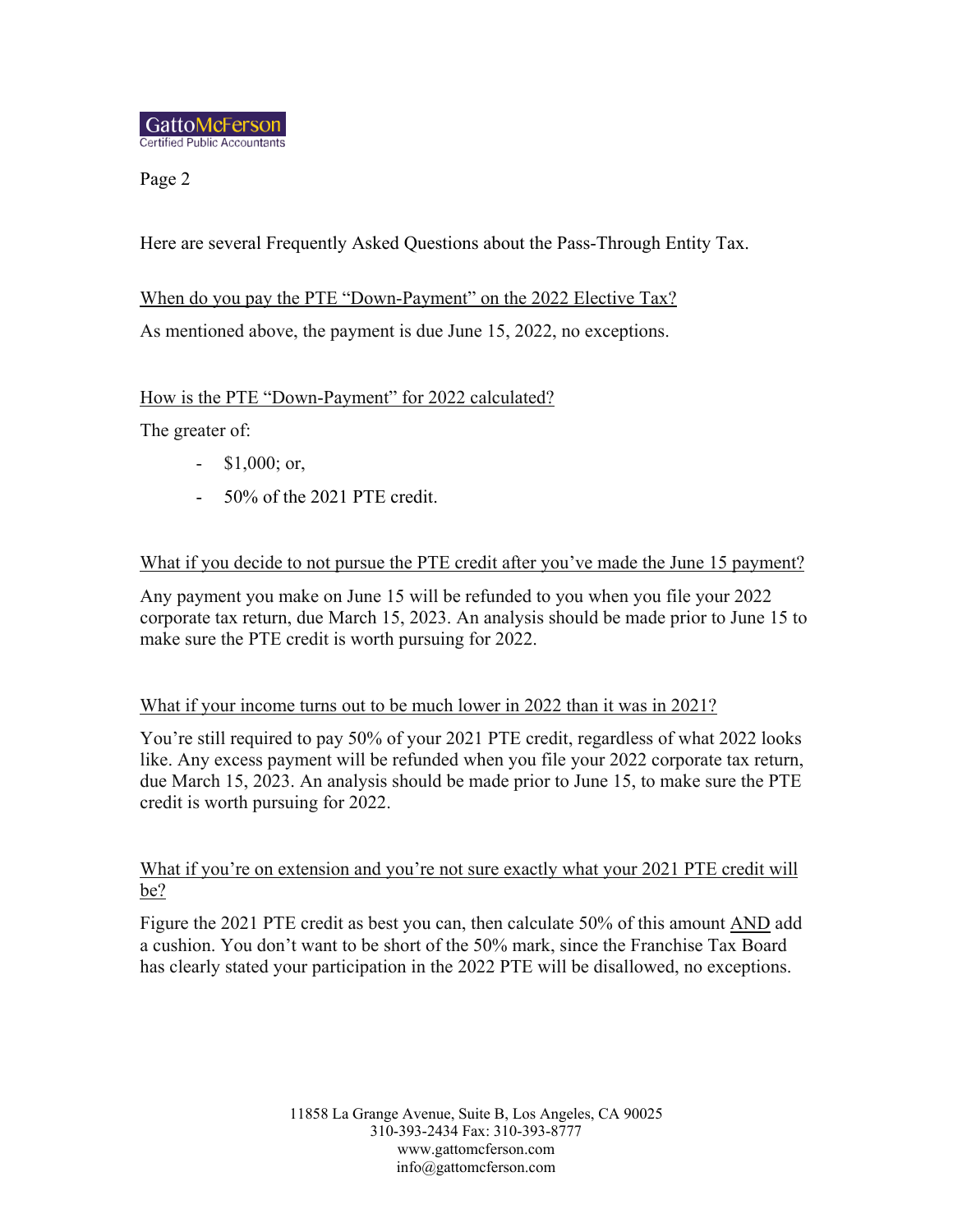

Page 3

## When do you get the federal deduction for PTE Credit?

To get the full deduction on your 2022 tax return, the entire PTE credit needs to be paid in 2022. A calculation will likely need to be made at the end of the year, and the remaining payment made by December 31, 2022.

## What about deducting the 2021 payment made March 15, 2022?

This you also get to deduct on your 2022 tax return. So, a double deduction is likely for PTE payments made towards 2021 and 2022.

#### What is included in an entity's qualified net income?

In general, for an S Corporation, this will be the sum of lines 1-10 (all different types of income) minus the sum of lines 11 and 12 (Section 179 and donations) that are on the K-1 (100S). For a partnership, it will be the same, including guaranteed payments made to partners on the K-1  $(565/568)$ .

Incidentally, a gain from the sale of an entity level asset (goodwill, for instance) is also included.

#### How does a taxpayer claim his/her tax credit?

Qualified taxpayers are eligible to claim a nonrefundable credit for the amount of tax paid on their portion of the PTE's qualified net income. The credit is claimed on their personal income tax return.

The credit is applied to your taxes before withholding and estimated payments. So, if your PTE credit causes you to overpay your taxes, that amount will be refunded or applied to future years.

#### Does this credit impact the amount of California estimated taxes I should pay?

Yes! The credit is essentially a large tax payment made by you. You absolutely should factor this amount in when calculating your quarterly estimates.